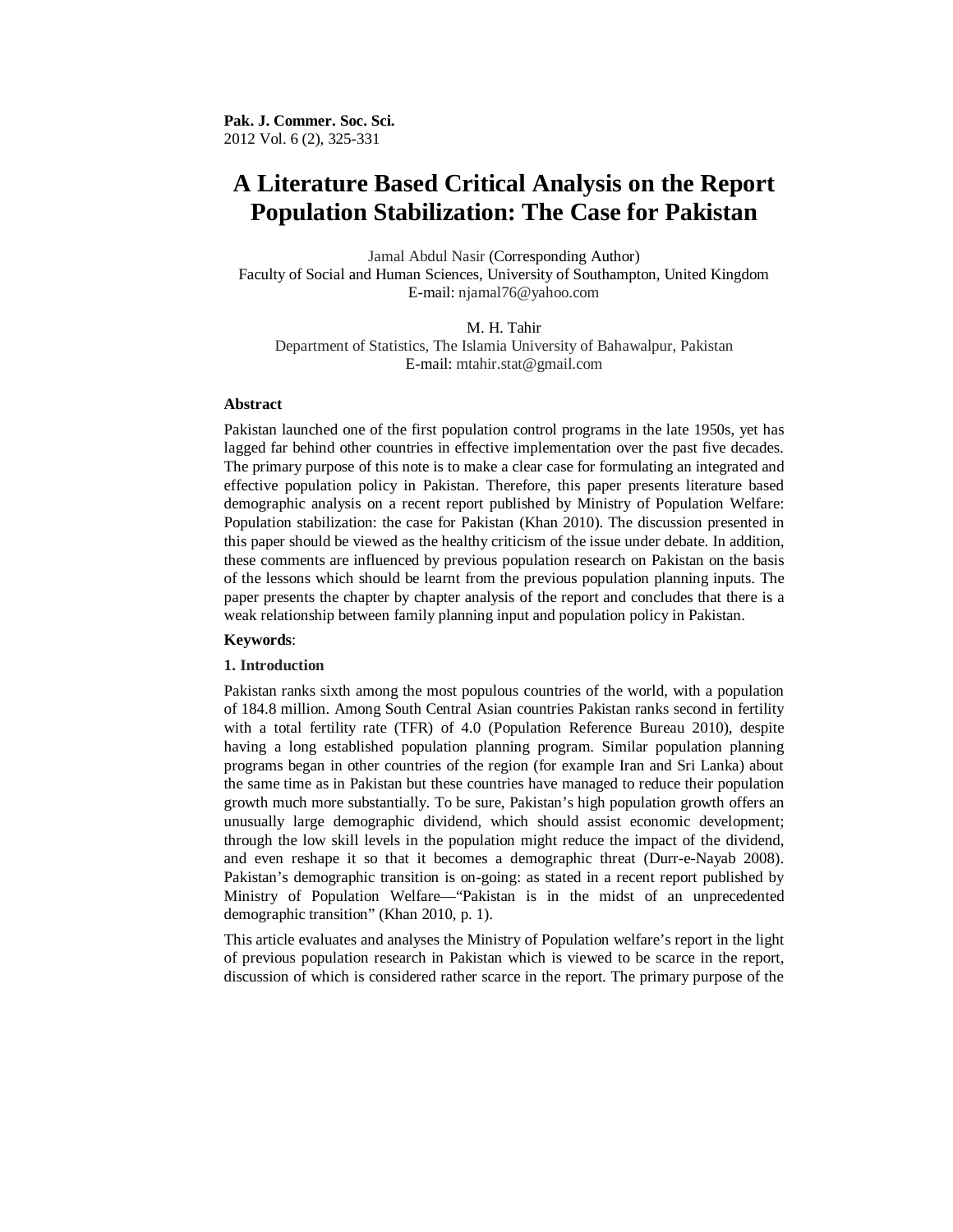discussion presented in this paper is to make a clear case for formulating an integrated and effective population policy in Pakistan. The paper is divided into three sections. Section 2 presents chapter by chapter analysis of the report. Within the chapters the discussion on the controversial items (as mentioned in the report) of interest only is presented. Section 3 contains some concluding remarks.

### **2. Chapter by Chapter Analysis**

#### *Chapter 1: Demographic transition in Pakistan-a description*

For any population, the historical shift of birth and death rates from high to low level is referred as demographic transition. The demographic transition is academically portrayed in a standard format showing the historical trends of crude birth and death rates, net migration and rate of natural increase. It is surprising that this standard display is missing in the chapter, whereas two-thirds of the chapter is focused on the results of population projections. This said the correspondence between the title and the demonstration inside the chapter is felt to be satisfactory.

In the report, the population projections of Pakistan are made using two scenarios. In our view these two scenarios are viewed as unrealistic on the basis of the empirical evidence provided by the previous 60 years of population research in the country. In the first scenario, the total fertility rate (TFR) and life expectancy are assumed to be constant which is most likely to be close to the true situation. In the second scenario, it is assumed that the proposed targets of the latest 2010 Pakistan Population Policy (PPP) are achieved (a TFR of = 2.1 by 2030 and a contraceptive prevalence rate of 60% in the same year). This is equivalent to assuming that the implementation of population policy is 100 per cent effective. This is unrealistic for two reasons. First, historically, 1965-1970 is reckoned as the most successful period—so far as implementation is concerned in the 60 year history of the Family Planning Programme in Pakistan (Adil 1968, Adil et al. 1968, Robinson 1978). Even this period, however, did not achieve its target, and all subsequent periods have similarly not achieved their targets. Therefore, it seems most unlikely that targets will be achievement is future. This is a related question about whether only government intervention and the forceful implementation can bring the Pakistani nation to replacement level fertility? The fertility levels in the country surely depend also on the Pakistani nation's absorption or acceptance level to Family Planning policy input. Therefore we suggest that population projections should be taken into account the potential absorption level of contraception. In addition more useful projections could be made by replacing the deterministic approach of the report by a probabilistic approach.

# *Chapter 2: Demographic Situation of Pakistan-An Analysis*

This chapter is focused on: fertility transition and its consequences. The report identifies the 12-year period between 1988 and year 2000 as the period of fastest fertility transition in Pakistan and notably indicates that recently the fertility declined has stalled or stagnated. The idea of stagnation in Pakistan's fertility has recently come under debate (Sathar 2007). We return to this issue later. In the meantime, we make some specific comments regarding to various items of chapter are given below.

*Item 2.19:* The author has suggested that only the implementation of the family planning services will reduce the fertility rates. Two remarks are presented here in response to this. First, family planning services have been available and operational in the country since the 1960. How much effect have these services had on Pakistani fertility? Previous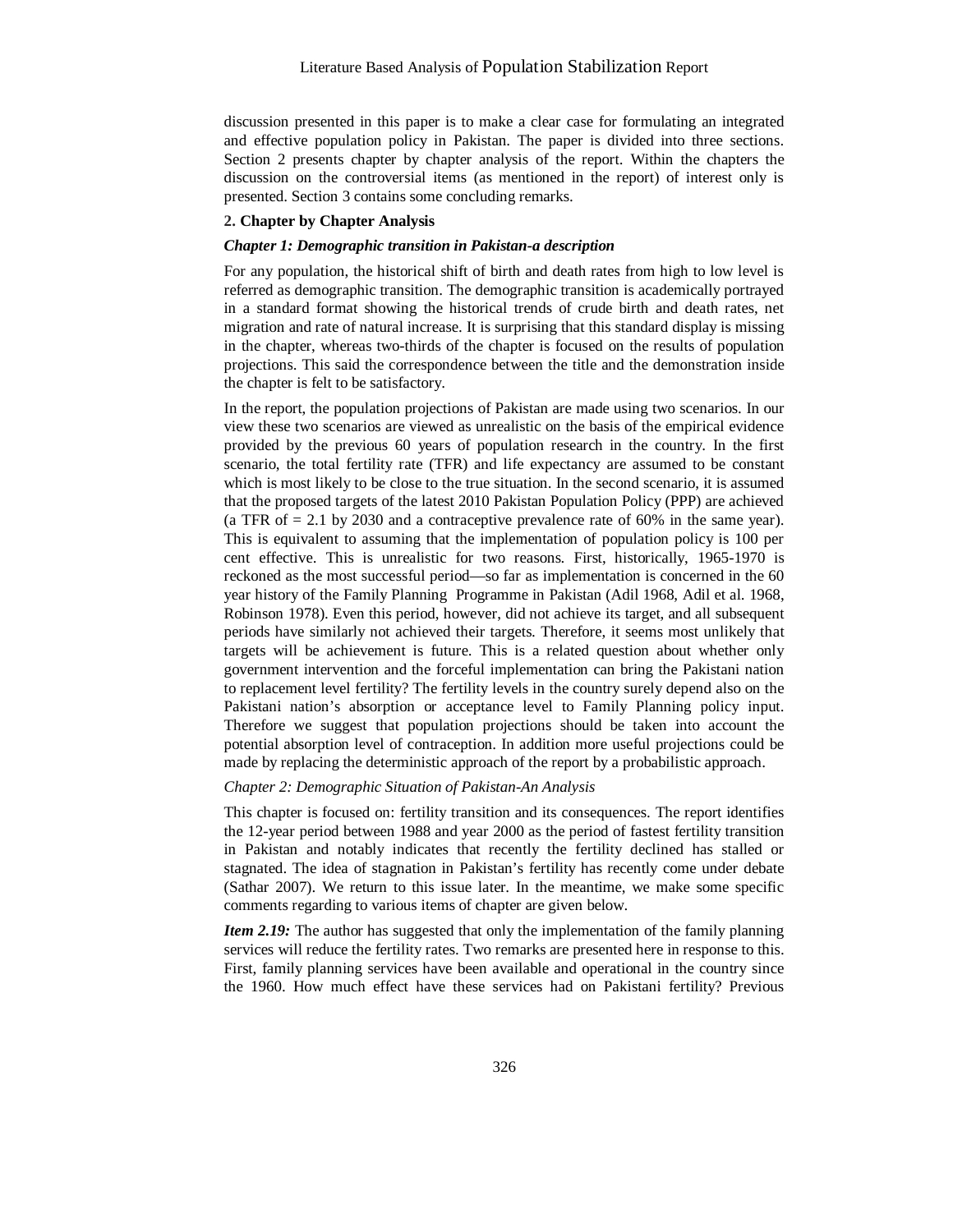studies answered this question by saying they have had rather little effect. Second, why is it that better family planning-services are both necessary and sufficient to motivate the society to reduce fertility level or increase the use of contraception? What about the social understanding of and attitudes towards contraception? In 2006, only 30 per cent of couples, who protecting themselves from fertility by using contraception (National Institute of Population Studies [Pakistan] and Macro International Inc 2008). This probably means that close to 50 per cent of couples are potential family planning users as not all those who have been 'reached' by the family planning policy will be using contraception at any one time. It is stretching credulity to assume that simply by providing family planning services the remainder can be persuaded to imitate them.

*Item 2.20:* The lack of availability, accessibility and affordability of family planning services was held responsible for a high proportion of unwanted pregnancies among Pakistani women (24 per cent). The most common answer from the Pakistani women to unwanted pregnancy is: that these conceptions were 'up to God'. How does this answer relate to the lack of family planning services? In addition to this argument, is there no mention in the report of the influence of the husband's or mother in law's opinion on women's (lack of ) choice about pregnancy which is quite enormous in Pakistani social settings (Masood Kadir et al. 2003)? A typical Pakistani woman might give an answer to questions about unwanted pregnancy along the following lines: 'actually, I have no family planning centre in my area, and I was worried but I got pregnant'.

*Item 2.28:* The author of the report has suggested that an increase in female paid work participation might reduce fertility on the basis of the previous research on female employment and fertility in Pakistan. Research in the developed world has certainly suggested inverse relation between women's employment and fertility and this relationship seems also to hold in Pakistan. However, through the promotion of female employment is easy to suggest in a formal document it is hard to achieve, particularly in the light of social and cultural norms prevalent in Pakistan.

#### *Chapter 3: Population policy 2002 and program 2003-10*

*Item 3.1:* An allocation of Rs. 5 million is mentioned but the figures provided in literature are different (0.5 million) for the period 1955-60, which needs to be taken into account (Mahmood and Ali 1997, Ali and Zahid 1998).

## *Chapter 4: Way forward*

*Item 4.6:* A new population policy with clear guiding principles (explaining new goals and targets) is advised in the report. This strategy as a way forward is not a new strategy. It is similar to previously suggested strategies. These past strategies have failed to meet their targets, it is not clear that repeating them will have any greater success.

*Item 4.13:* In this section, four principles (designated as clear principles) are documented. The interesting thing to note is that these principles are based on the Program of Action of 1994-International Conference on Population and Development. They were retained in the 2002 Pakistan Population Policy. Given the recent stagnation of fertility in Pakistan, and the concomitant failure of the contraceptive prevalence rate to increase, readers may wish to query whether retaining these principles is likely to be the most promising way forward. Table 1 shows the similarities and differences between the 2002 and 2010 population policies of Pakistan. It can be seen that the main features of the two population policies are the same: only some of the numbers and time-frames are different.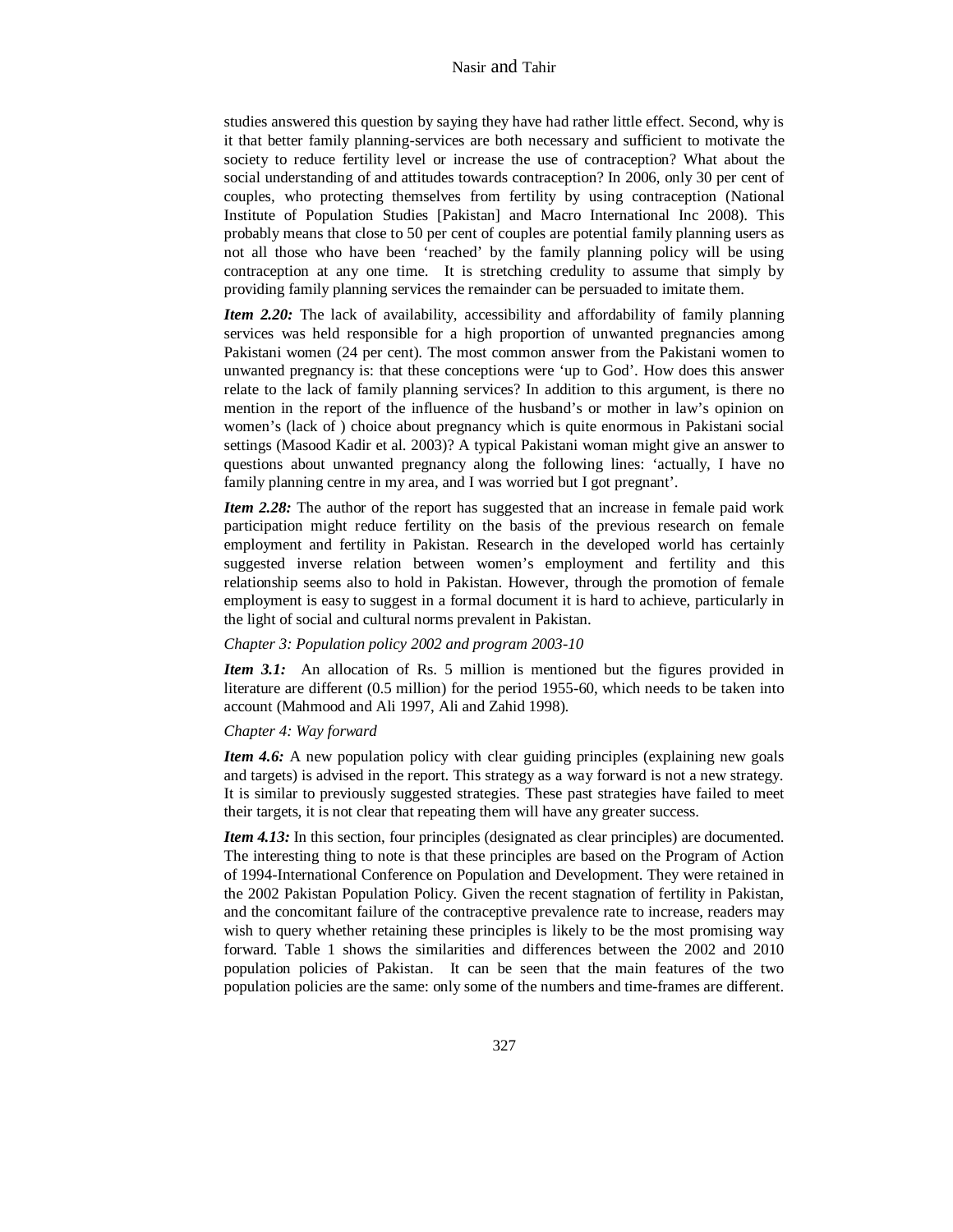| Table 1: Similarities and differences between 2002 and proposed 2010-Pakistan |  |  |  |
|-------------------------------------------------------------------------------|--|--|--|
| <b>Population Policy</b>                                                      |  |  |  |

| <b>Feature</b>           | <b>PPP 2002</b>        | <b>PPP 2010</b>                      | <b>S/D Status</b> |
|--------------------------|------------------------|--------------------------------------|-------------------|
| Poverty Reduction Plan   | Included               | Included                             | Similar           |
| Reproductive Health Plan | -do-                   | -do-                                 | Similar           |
| <b>Reducing Maternal</b> | -do-                   | -do-                                 | Similar           |
| Mortality                |                        |                                      |                   |
| TFR target               | 2.1 by 2020            | 3.2 by 2015                          |                   |
|                          |                        | 2.1 by 2030                          |                   |
|                          |                        |                                      |                   |
| Reduce unmet need        | 25 per cent<br>Current | from $25$ to $5$<br>per cent by 2030 | Similar           |
|                          |                        |                                      |                   |
| <b>CPR</b> target        | 57 per cent by 2012    | $60$ per cent by $2030$              |                   |
|                          |                        | $(30 \text{ per cent in } 2010)$     |                   |

PPP: Pakistan Population Policy

S/D: Similar/Different

TFR: Total fertility rate

CPR: Contraceptive Prevalence Rate

# *Items 4.26-4.33 (Research and evaluation):*

In this section of the report, emphasis is placed on joint coordination of many departments and the restructuring of the ministry. A lesson should be learnt from the past. The proposal risks failing to learn from experience where the implementation of the policy was hindered by frequent shifts of ministries taking place in line with the frequent shifts of the Governments.

Another point made in this section concerns provincial departments as the sole administrative controllers of the Family Planning program. We think it would be better if we mentioned here that the field activities of the Family Planning Program were transferred to provincial governments since 1983. The state of Provincial Governments as administrative controllers has not been finalized in the past 27 years or even in the past seven years (when the Family Planning Program was de-federalized in 2001).

Finally in the annex to this research and evaluation section two sources for generating reliable family planning-statistics are suggested: the National Institute of Population Studies (NIPS) and the NRIFC. This suggestion ultimately leaves readers to view the other Government departments (the Federal Bureau of Statistics (FBS) for example), as producing unreliable statistics for the country. This assertion also increases the credibility of NIPS work because the FBS release the Population Demographic Survey (PDS) reports only. The data release of PDS reports prepared by FBS is an issue of the utmost importance.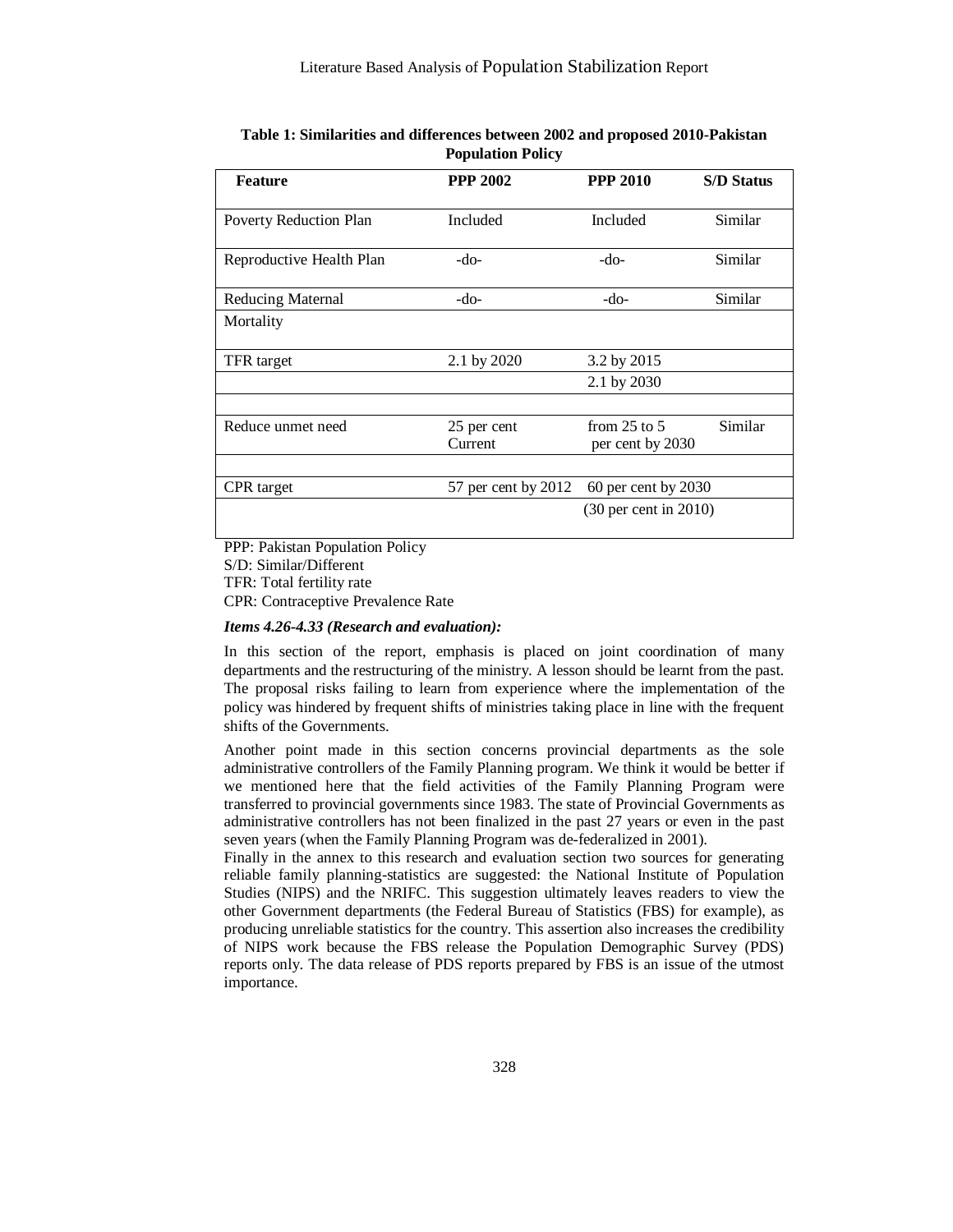## *Editorial review*

The report contains some editorial deficiencies and typographical errors found in text, tables and figures. Table 2 pinpoints the missing titles of tables and figures. The specific details of typographical errors as well as missing bibliographical items are provided in an Appendix to this paper.

# **Table 2: Table and figure numbers with missing titles in Pakistan population report 2010**

| <b>Chapter</b> | Table numbers with missing titles Figure number with missing titles |                                  |
|----------------|---------------------------------------------------------------------|----------------------------------|
|                | 1.3, 1.4, 1.7                                                       | $6-1()$                          |
|                |                                                                     | 15-16, 19, 21, 23, 25, 27-31, 34 |

# **3. Concluding Remarks**

Pakistan's family planning program has a long history and limited success. This article has been written as a contribution to the debate about how to improve it so that its success is more likely to be assured. We hope that these comments help to increase the understanding of readers of the report Population stabilization: the case for Pakistan, and especially of donor agencies who might provide future financial support and those charged for making family planning in Pakistan. The report as it stands largely reflects the author's own understanding and interpretation of population issue in Pakistan, and the author is to be commended and thanked for preparing this formal document published by the Ministry of Population Welfare, Government of Pakistan. Our purpose in this paper is to highlight, through a chapter by chapter analysis of the report weak rapport between family planning input and the behavioral outcomes (in terms of contraceptive use and fertility) in Pakistan. The past sixty year population research and family planning input of Pakistan highlights the key challenge facing policy: will repeating and strengthening the existing policy bring a gradual increase in contraceptive prevalence and hence a steady reduction in fertility in the Pakistani nation? The answer of course mainly depends on how the mind-set of the people changes, but lessons can be learnt from previous experience and previously implemented target-oriented or forceful family planning policies for example. Before proposing policy, policymakers should reflect on the history of the Family Planning Program. There has been little encouragement since the 'glamour period' of the Program in 1965-1969. Since then, the views of religious alliances opposed to family planning have created a wide gap between contraception and Pakistani nation. Ayub Khan' (President of Pakistan during the 1965-1969 period) made enthusiastic efforts to promote population planning has faced a strong protest from religious parties (Khan 1996), indeed the religious protest against family planning played a key role in the dismissal of Ayub's Government. The literature comments on the lack of change in fertility levels of Pakistan during 1970s but it does not highlight the core reason of no change (Shah et al. 1986). The views of religious leaders in Pakistan have important influence on the reproductive decisions of individuals (Nasir and Hinde 2011).

As far as the recent views of fertility stagnation are concerned, the correctness of these views should be examined by answering the following questions. Are the fertility estimates robust enough over the past twenty five years population research of Pakistan?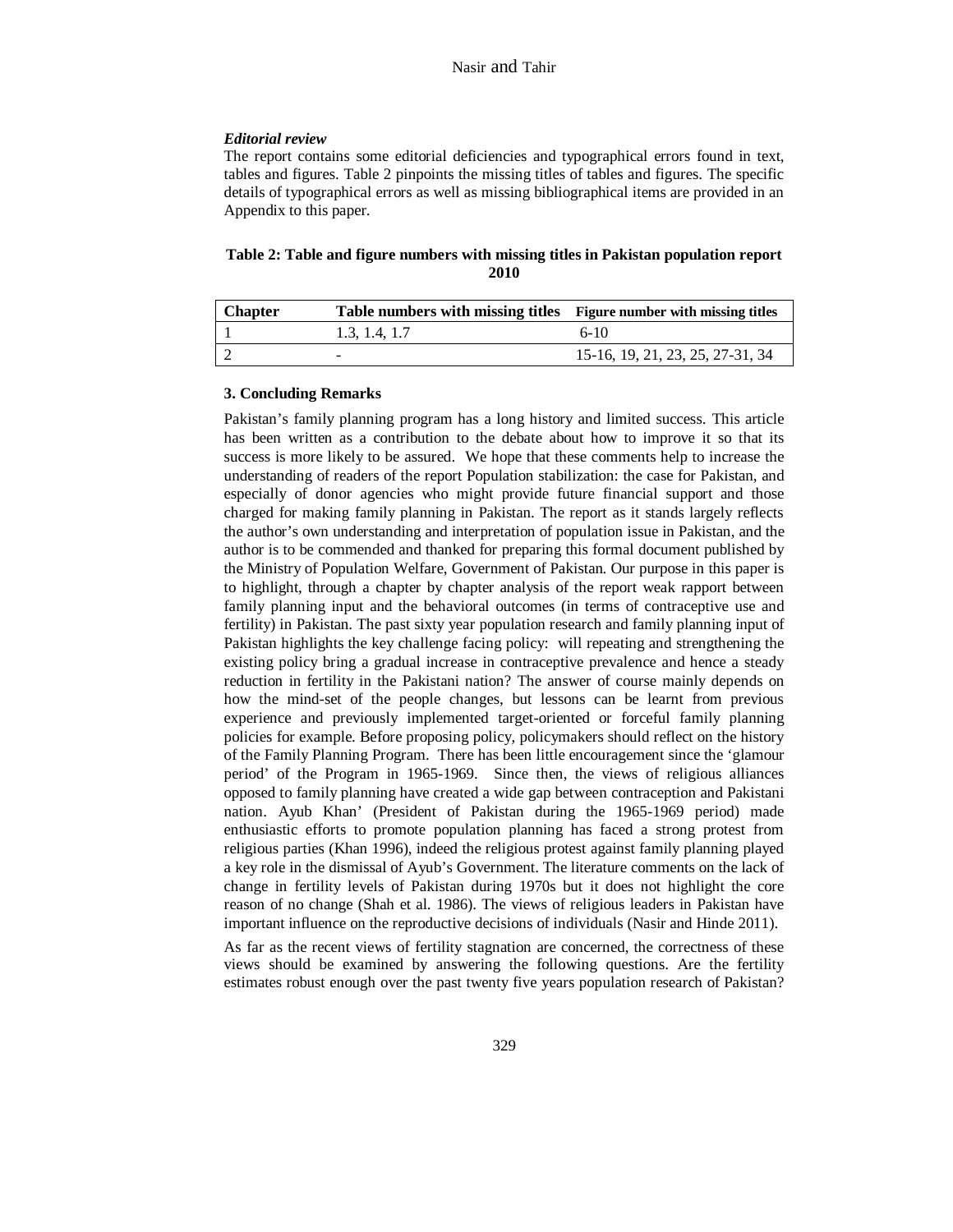Is there anything ignored in measuring the fertility estimates, which might lead to revised estimated showing a different picture, in that the fertility transition of the Pakistani nation is not stagnant but continuing to decline slowly?

Answers to these questions may perhaps clear the way for future population planning of Pakistan.

## **APPENDIX**

Chapter 2, section age at marriage (line 4): (Fig-23) needs revision

Chapter 2, section unmet need, item 2.21 (line 1-2): Complete sentence needs revision 'recent surveys….'

Chapter 2, section women's status and empowerment, item 2.25 (line 3): typographical error; 'tern' should be written as turn

Item 2.25 (line 7-8): [5.8] and [3.0] should be written as [TFR: 5.8] and [TFR: 3.0] respectively

Item 2.27 (line11): '(the World Bank)' year in the citation and the bibliographic details in the provided list of bibliography are completely missing.

Item 2.28 (line 4-5): citation of '(Sathar and Kazi 2001)' do not match with the reference of '(Sathar and Kazi 1998) in bibliography

Item 2.41 (line 5-6): readers were referred to a graph in the sentence 'The rate of urbanization…', but the graph is missing in the document

The bibliographic details of Bongaarts and Feeney (1998) cited in the text but were completely missing in the list of bibliography provided.

Bibliography item no. 2: Tauseef (2009) bibliographic details missing

The following two unnecessary bibliographic details require one detailed reference **(**bibliography item 12 & 15): National Institute of Population Studies (NIPS) and Macro International Inc. 2008. Pakistan Demographic and Health Survey 2006-07; and National Institute of Population Studies. (2008). Pakistan Demographic and Health Survey 2006- 07. Islamabad: National Institute of Population Studies (with Macro International, Inc., Calverton, Maryland USA). June 2008.

#### **Acknowledgement**

The authors are grateful to Dr Andrew Hinde, Head of the Division of Social Statistics and Demography, University of Southampton, United Kingdom, for giving valuable suggestions during the preparation of manuscript.

#### **REFERENCES**

Adil, E. (1968). Measurement of Family Planning Progress in Pakistan. *Demography*, 5(2), 659- 665.

Adil, E., Hardee, J.G. and Sadik, N. (1968). Pakistan: The Family Planning Program, 1965-1967. *Studies in Family Planning*, 1 (26), 4-11.

Ali, S.M. and Zahid, G.M. (1998). Population Planning in Pakistan: How to Meet the Challenge? *The Pakistan Development Review*, 37(4), 523-540.